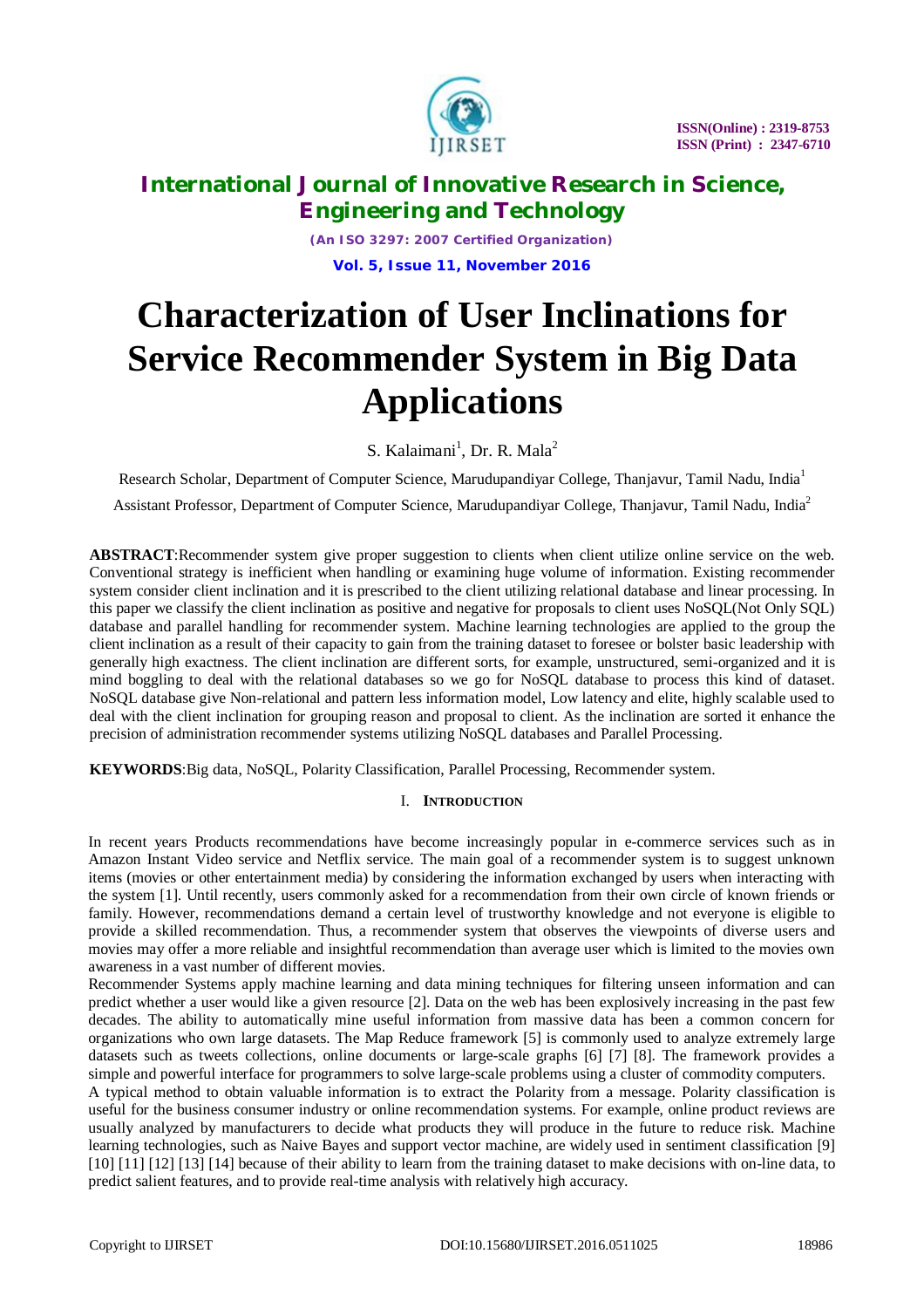

*(An ISO 3297: 2007 Certified Organization)*

#### **Vol. 5, Issue 11, November 2016**

When the datasets are large, some information fusion algorithms might not scale up well. For example, if an algorithm needs to load data into memory constantly, the program may run out of memory for large datasets. One promising approach is to utilize and adapt Map Reduce for some machine learning technologies to resolve these large-scale problems. Apache Mahout is a machine learning library for clustering, classification and filtering, implemented on top of Hadoop, the open source version of Map Reduce. Although there are some machine learning algorithms implemented in Mahout, it is still helpful to study how to convert a machine learning algorithm to a Hadoop program and to optimize the algorithm scalability in large datasets [2].

In this paper, we aim to categorize the user preference as positive and negative using Naive Bayes classifier (NBC) in large-scale datasets. We can use suitable Recommender System to improve the results when the dataset size increases.

The rest of this paper is organized as follows. Section II introduces the background of this study. Section III illustrates the system description. The system is built on top of Hadoop and MongoDB basic components. The details of implementing Naive Bayes classifier addressed in section IV. Section V. Finally, we conclude.

#### II. **BACKGROUND**

#### *A. NoSQL*

The Map Reduce [3] model and NoSQL data stores have evolved due to large amounts of Internet and log data. The Map Reduce programming model emerged for processing large data sets on large commodity clusters. The model allows users to write map and reduce functions to operate on the data and the system provides scalability and faulttolerance. Traditionally, Map Reduce jobs have relied on specialized file systems such as Google File System [5]. Apache Hadoop [15] is an open-source Map Reduce implementation and in the last few years has gained significant traction. NoSQL [3] databases, does not use SQL or the relational model. NoSQL data stores achieve scalability through a distributed architecture and by trading consistency for availability.

Recently, a number of NoSQL stores have provided extensions that allow users to use Hadoop/Map Reduce to operate on the data stored in these NoSQL data stores. An integrated environment that allowed one to capture semi structured data using a NoSQL store such as MongoDB, yet use the Map Reduce model for analysis, would address the data requirements from these scientific communities. However, there is a limited understanding of the performance, scalability and fault-tolerance trade-offs in this integrated environment.

#### *B. MAP REDUCE*

Hadoop is an open-source platform that allows for the distributed processing of large datasets across clusters of computers using simple programming model. It is designed to scale up from single servers to thousands of machines, each offering local computation and storage. Hadoop comprises two important modules: HDFS and Map Reduce. HDFS is a distributed file system that provides high-throughput access to application data and Map Reduce is a programming model for parallel processing of large datasets [16]. Therefore, we choose Hadoop as the develop platform to study the scalability of Naive Bayes classifier.

The Map Reduce framework has been used to process large datasets since the original paper [5] was published. Googles clusters process more than 20 Petabytes of data every day by running one hundred thousand Map Reduce jobs on average [15]. Using this framework, programmers only need to focus on problem solving versus implementation. The Map Reduce runtime system will take care of the underlining parallelization, fault tolerance, data distribution and load balance. Google file system (GFS) is a distributed file system that Map Reduce uses for the storage of large amount of data across inexpensive hard drives. The availability and reliability of underlining unreliable hardware are provided by replicating file blocks and distributing them across different nodes.

#### *C. NAIVE BAYES CLASSIFICATION*

The Naive Bayes classifier is based on the Bayes theorem with strong (Naive) independence assumption, and is suitable for the cases having high input dimensions. The Naive assumption is that features are conditionality independent, for instance in a document the occurrence of words (features) do not depend upon each other [4].

Naive Bayes has proven to be a simple and effective machine learning method in previous text classification studies. It is even optimal in some cases [16] [17].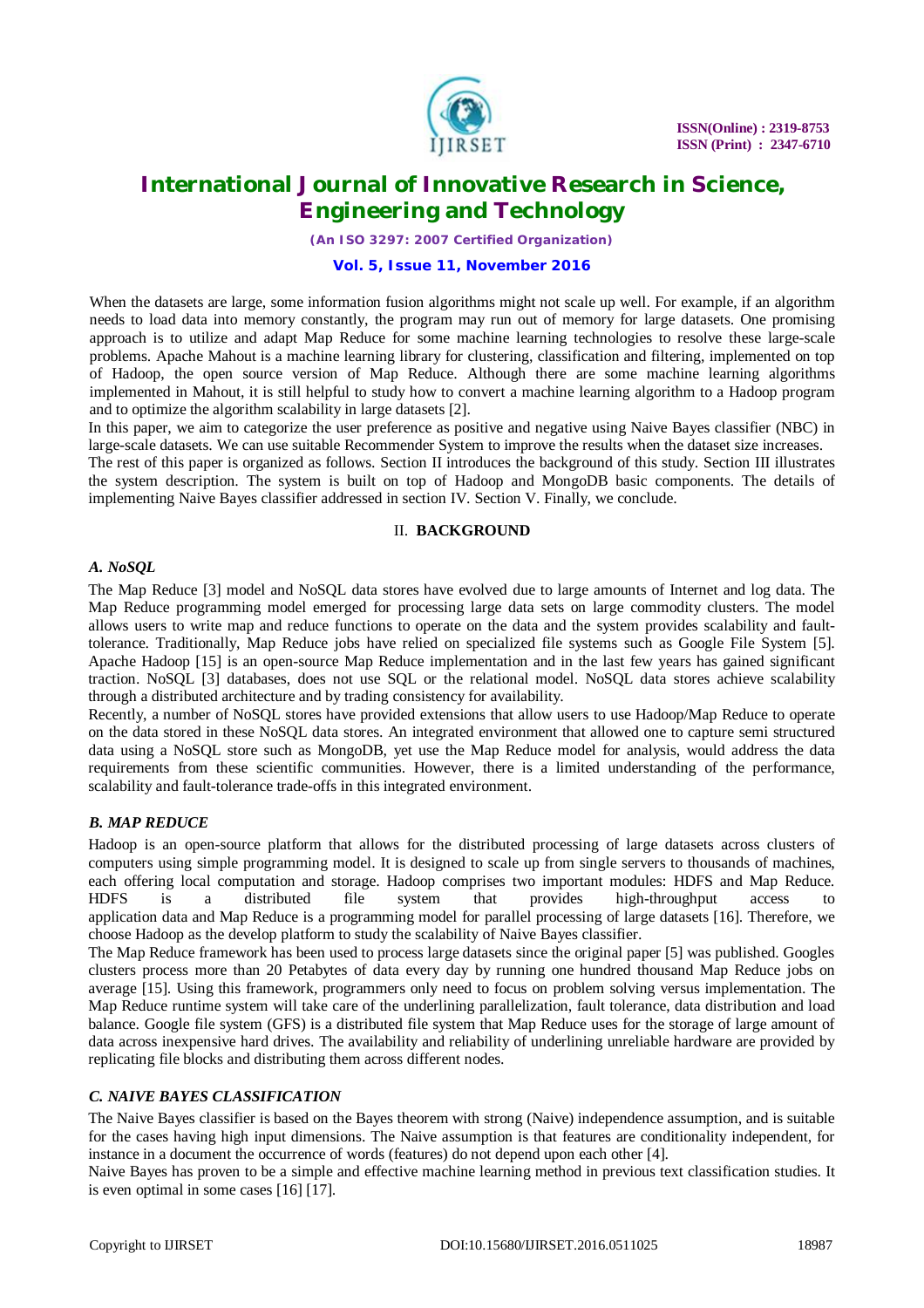

*(An ISO 3297: 2007 Certified Organization)*

#### **Vol. 5, Issue 11, November 2016**

Suppose there are m possible classes  $C = \{c_1, c_2, ..., c_m\}$  for a domain of documents  $D = \{d_1, d_2, ..., d_n\}$ . Let  $W =$  $\{w_1, w_2, ..., w_s\}$  be the set of unique words, each of which appears at least once in one of the documents in D. The probability of a document d being in class c can be computed using Bayes rule [2]:

(1)

Since  $P(d)$  is a cor $P(c|d) = \frac{P(d)}{P(d)}$  data set size, the denominator of (1) is typically not calculated for maximum a posteriori (MAP), common contractivity statistical problems. A Naive Bayes model assumes that each term or word,  $w_i$ , in a document occurs independently in the document given the class  $c$ . Therefore, equation (1) becomes:

$$
P(c|d) \propto P(c) \prod_{k=1}^{n_d} [P(w_k|c)]^{t_k}
$$

Where  $n_d$  is the number of unique words in document *d* and  $t_k$  is the frequency of each word  $w_k$ . To avoid floating point underflow, we use the equivalent equation:

$$
\log P(c|d) \propto \log P(c) + \sum_{k=1}^{n_d} [t_k \log P(w_k|c)] \tag{2}
$$

The class of *d* is decided as the class,  $c^*$ , which maximizes log  $P(c|d)$  in equation (3).

(3) 
$$
c^* = argmax_{c \in C} \{ \log P(c) + \sum_{k=1}^{n_d} [t_k \log P(w_k|c)] \}
$$

When applying Naive Bayes classifier (NBC), we can estimate  $P(c)$  and  $P(w_k|c)$  as:

$$
P(c) = \frac{N_c}{N} \text{ and } P(w_k|c) = \frac{N_{w_k}}{\sum_{w_i \in W} N_{w_i}}
$$

Where *N* is the total number of documents,  $N_c$  is the number of documents in class *c* and  $N_w$  is the frequency of a word  $w_i$  in class *c*. With these estimations, the calculation of the right hand side of equation (3) is essentially a counting problem. This makes Map Reduce a suitable framework for the implementation of NBC in large-scale datasets.

#### III. **SYSTEM DESCRIPTION**

On top of Hadoop Map Reduce and HDFS, NoSQL Database MongoDB we designed a Big Data analyzing system to evaluate whether Service Recommender System can scale up to Recommendation millions of movie reviews. This section explains the three modules of the system and important steps of the work flow.



Fig. 1: A Simple System Architecture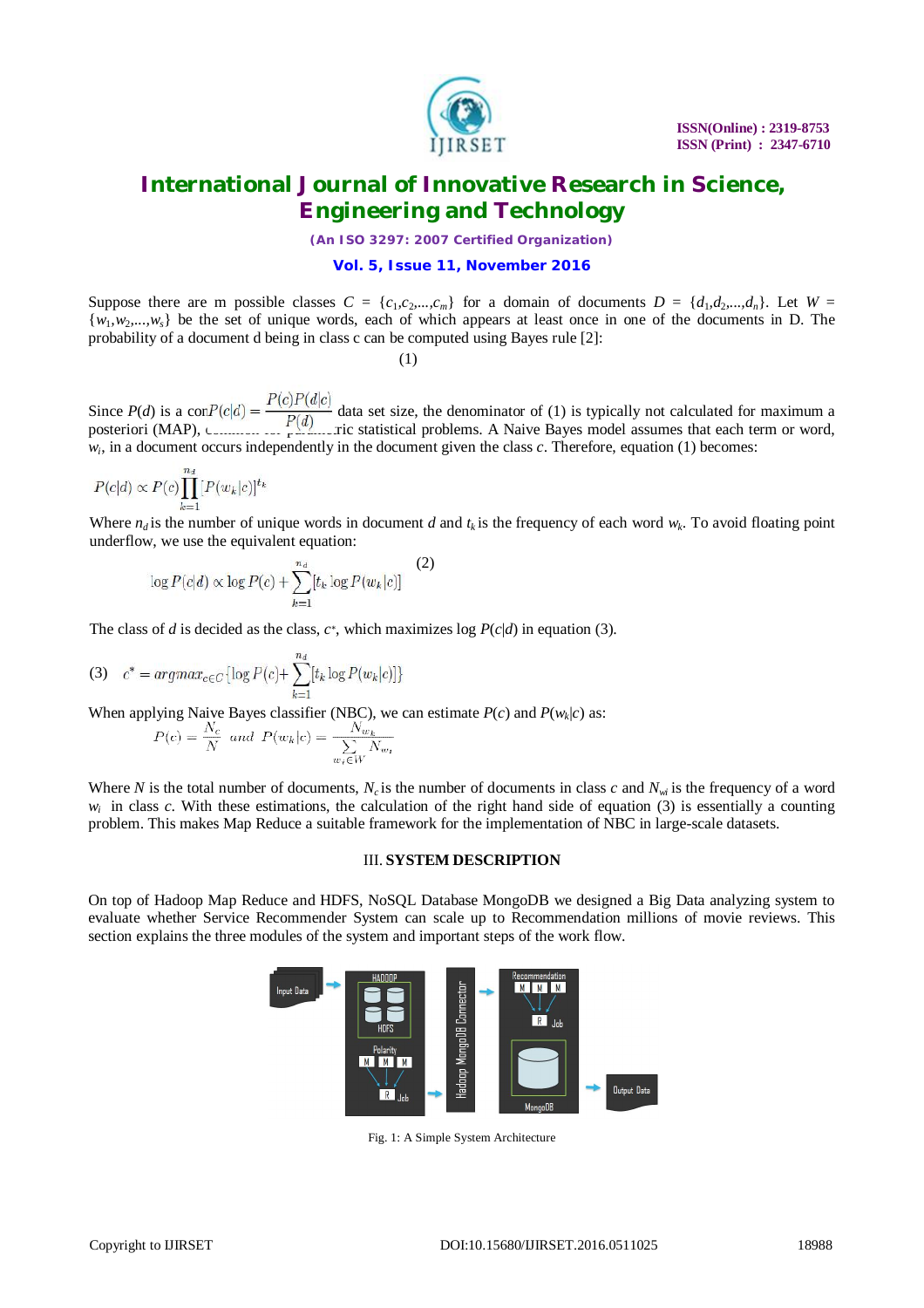

*(An ISO 3297: 2007 Certified Organization)*

#### **Vol. 5, Issue 11, November 2016**

#### *A. SYSTEM ARCHITECTURE*

As shown in Fig. 1, the system describe the process of polarity classification and Recommendation using software components such as Hadoop and MongoDB. We design this system based on our need to generate different sizes of datasets and test the Hadoop program on them respectively.

Our raw data comes from large sets of movie reviews collected by research communities. The data preprocessing is responsible to produce the desired data format to assist the program to efficiently process each review. The user submits jobs through the user terminal. Experiment results are also accessible through the user terminal after the job completion of MongoDB Map Reduce job in Database.

### *B. DATASET*

In our experiments, we use three datasets: the Cornell University movie review dataset [19] and Stanford SNAP Amazon movie review dataset [20].The Movie Lens data set contains 10000054 ratings and 95580 tags applied to 10681 movies by 71567 users of the online movie recommender service Movie Lens [21]. The Cornell dataset has 1000 positive and 1000 negative reviews, which makes P (c) in equation (3) 0.5 for both class. A reviews class is then decided by the frequency of each word that appears in the model obtained from training dataset. Table I lists the five Dataset and its details.

| Datasets | User    | Movie   | Review    |
|----------|---------|---------|-----------|
|          | Count   | Count   | Count     |
| Polarity |         |         | 2000      |
| Reviews  | 889,176 | 253,059 | 7,911,684 |
| Movie    | 71567   | 10681   |           |
| Rating   | 71567   | 10681   | 10000054  |
| Tags     | 71567   | 10681   | 95580     |

| <b>TABLE I: Datasets Description</b> |  |  |  |
|--------------------------------------|--|--|--|
|--------------------------------------|--|--|--|

The Amazon movie review dataset is organized into eight lines for each review, with additional information such product identification (ID), user ID, profile Name, score, summary etc. Since it is a 5 points rating system, we simply divide all reviews into positive and negative subset using 3.0 as a threshold. We consider unigrams only for the Naive Bayes model.

Users were selected at random for inclusion. All users selected had rated at least 20 movies. Unlike previous MovieLens data sets, no demographic information is included. Each user is represented by an id, and no other information isProvided. The data are contained in three files, movies.dat, ratings.dat and tags.dat. Also included are scripts for generating subsets of the data to support five-fold cross-validation of rating predictions. More details about the contents and use of all these files follows. This and other GroupLens data sets are publicly available for download at GroupLens Data Sets.

#### *C. OVERALL WORK FLOW*

Pre-Processing Raw Dataset:The data parser first preprocesses all reviews into a common format. After the processing, each review is one line in the dataset, with document ID and sentiment (positive or negative) prefixed. This is useful because by default Map Reduce splits the input files by line and passes each line to a mapper. To pre-process a raw review from the dataset, we simply delete unwanted context such as punctuation, special symbols and numbers. We did not introduce a lexicon or vocabulary to filter out meaningless words.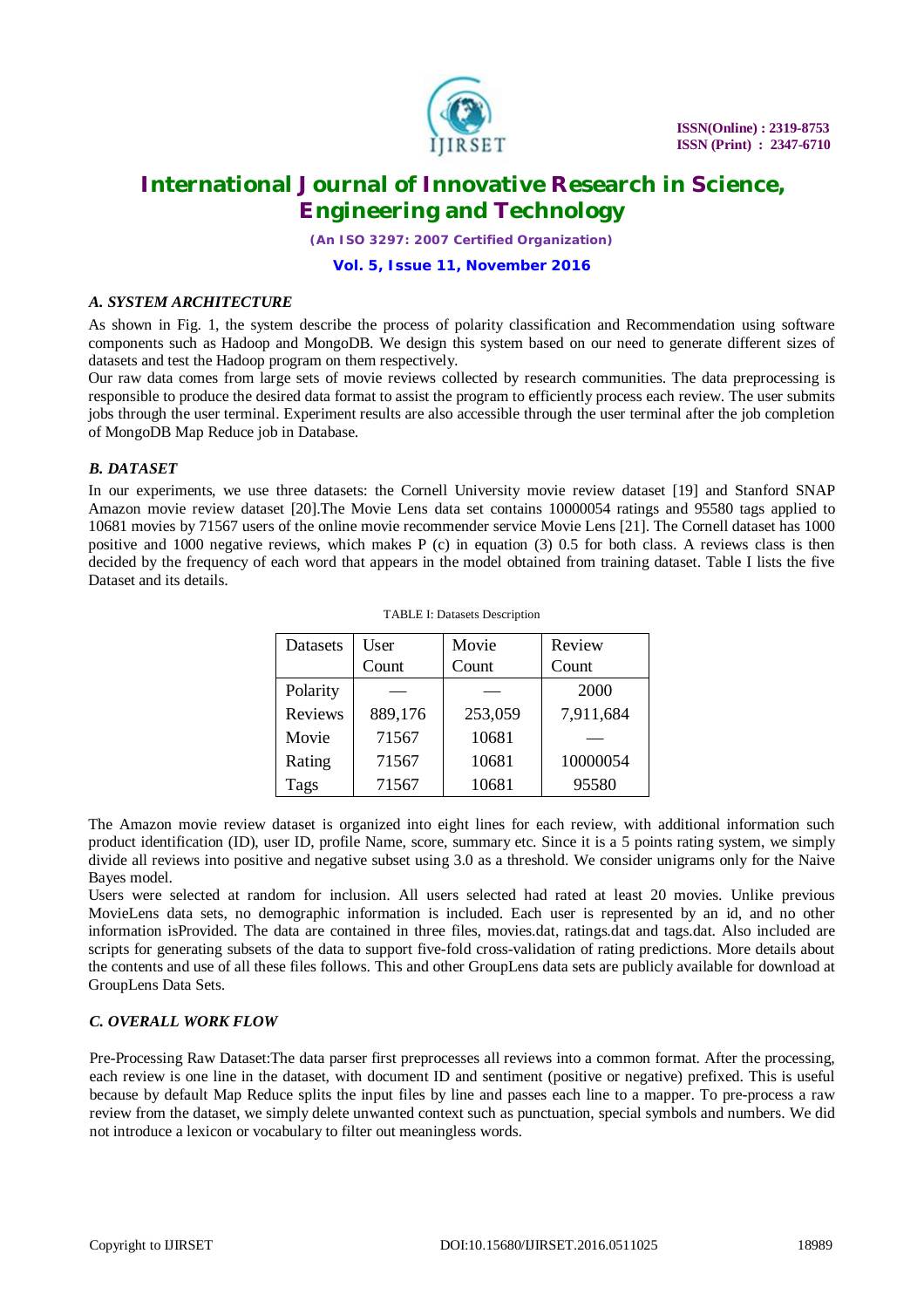

*(An ISO 3297: 2007 Certified Organization)*

**Vol. 5, Issue 11, November 2016**



Fig. 2: Service Recommender System Work Flow

The reviews after pre-processing, each review is one line in the dataset file. We use two prefixed tags: sentiment of either positive or negative and document ID, which is a number. The two tags are both surrounded by colons to help the program differentiate them from review text. Note that there are some isolated single letters resulting from the remove of punctuation.

Preparing Input Datasets:The Data Preprocessing to prepare input data sets for all test trials. The data Preprocessing thread extracts from the repository the desired number of positive reviews, as well as the same amount of negative reviews. The result is an input dataset of two equal-size classes of movie reviews. After a dataset is generated, the desired input is moved to HDFS. After the job completion of the polarity classification the data is written in MongoDB for Recommendation Process this time the data in the form of JSON format.

Polarity Classification Using Hadoop:The Polarity classification is the key step in the work flow. Fig. 2 shows the job sequence of this step. Once the training data and test data are ready in HDFS, the WFC starts the training job to build a model. The combining job then combines test data with the model, resulting an intermediate table. Finally, the classify job simultaneously computes the probabilities of each review in the two classes respectively and makes a decision about the Polarity of this review.

Reading Data from HDFS and Store in MongoDB:In this section reading the data from the HDFS and store in mongoDB, During This process for each file parse each record and produce a function that performs tokenization and parsing. The data set is a comma-separated values (CSV) and this is converted in to JSON form this is native data structure form of MongoDB. After this process three tables created name as following Movies, Tags, and Ratings. After this preprocessing the dataset is ready for following processes.

Recommendation using MongoDB:After the Preprocessing the dataset are applied for following sequence for parallel processing using MongoDB Map Reduce framework shown in Fig. 2. Similarity Computation this is perform two process Finding Users Similar to a Particular User and Finding Number of Movies that Belong to each Genre. Calculate Rating such as Finding Average Rating of Movies. Generate Recommendation.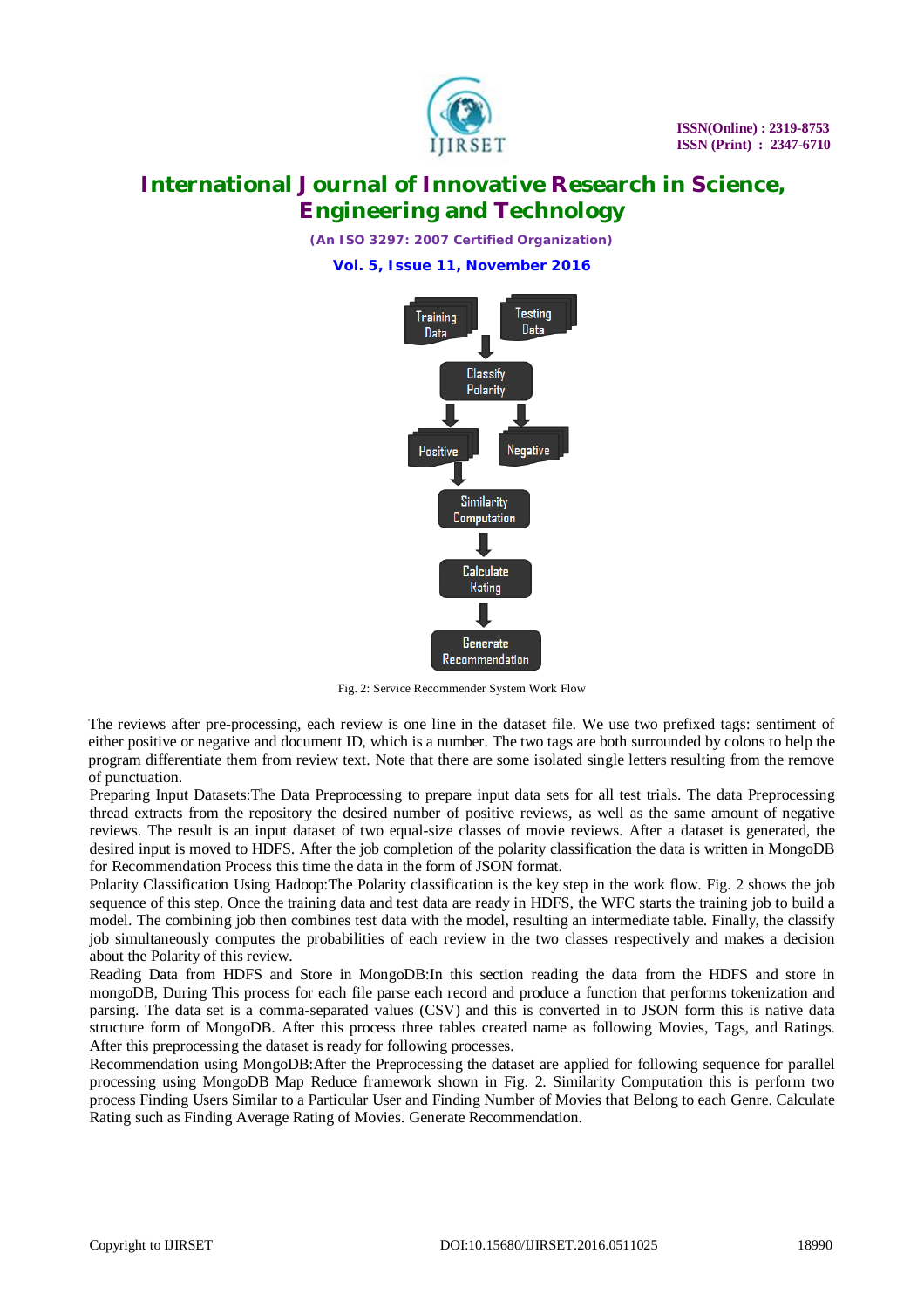

*(An ISO 3297: 2007 Certified Organization)*

#### **Vol. 5, Issue 11, November 2016**

#### IV.**IMPLENMENTAION ON MAP REDUCE**

#### *NBC on Map Reduce*

Defining the Problem:We first define our task as to classify the Polarity of a movie review, positive or negative. Hence, we only have two classes of documents. To simplify the problem, we choose the same number of positive and negative reviews, which makes the  $P(c)$  in equation (3) a constant. The estimation of  $P(w_k|c)$  is computed by the relative frequency of wk in all documents in c. The classification problem is then converted to a counting problem on the training and test datasets.

Algorithms:After the simplification of the problem, the task can be divided into three sequential jobs as follows.

i) Training job all training reviews are fed into this job to produce a model for all unique words with their frequency in positive and negative review documents respectively.

ii) Combining job in this job, the model and the test reviews are combined to an intermediate table with all necessary information for the final classification.

iii) Classify job this job classifies all reviews simultaneously and writes the classification results to HDFS.

These jobs are executed in sequence because the dependencies between them, as shown in Fig.2. The training job produces a model that is used to compute the probability of each word in the two classes. The combining job then associates the test data with the model, excluding the words that appear in test data but not in the model. The intermediate table produced by the combining job is then fed to the classify job. By the end of classify job, all reviews are classified into positive or negative classes.

### V. **EXPERIMENTAL STUDY**

### *A. COMMODITY CLUSTER INFRASTRUCTURE*

Physical Hadoop cluster created using four computers and its configurations are Intel 2.3GHz cores, 2G RAM Primary, 320G DDR3 secondary memory.



Fig. 3: Commodity Hadoop and MongoDB Cluster Infrastructure Setup Using Four Computers

Fig 3 shows there is one Name node, and then one Secondary Name Node, The rest of two Data nodes that we use to manage the Hadoop Map Reduce jobs in the cluster. The Backend NoSQL Database MongoDB cluster is created all four computer nodes Fig 4 shows there is one or three mongos, config server, sharding (shard1, shard2...ShardN) and replicasets such as Primary replica set (Prs1), Secondary replicaset (Srs2), Secondary replicaset (Srs3) in this clusters.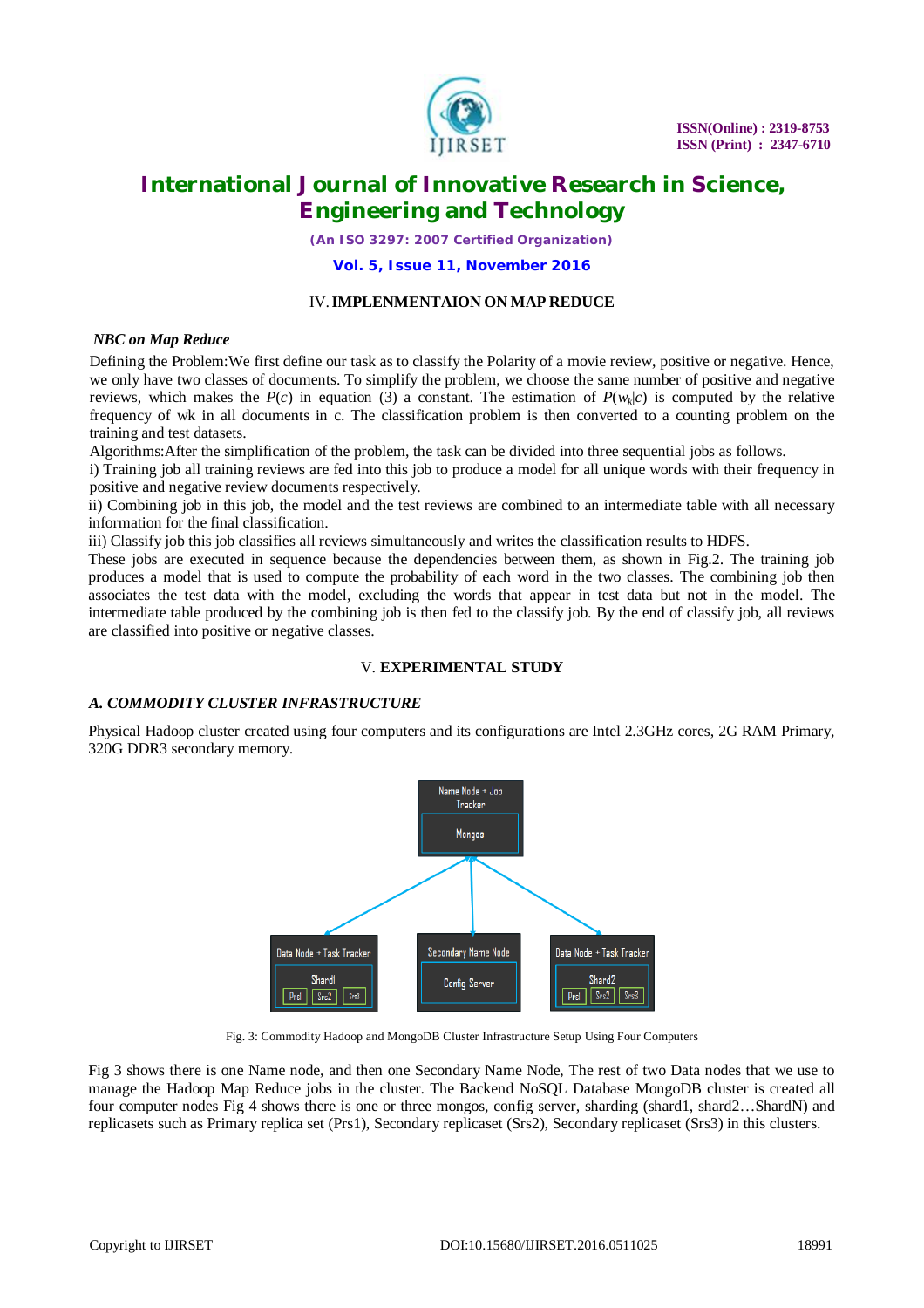

*(An ISO 3297: 2007 Certified Organization)*

**Vol. 5, Issue 11, November 2016**



Fig. 4: Replicaset and sharding setup

#### *B. EXPERIMENTAL SETUP*

First we tested our code on Cornell dataset without changing the Hadoop code, our program could classify different Subsets of Amazon movie review dataset with comparable accuracy. To test it improve the throughput of service Recommender system of the size of dataset in our experiment varies from one thousand to one million reviews in each class.

#### *C. AN IMPROVED SWITCHING HYBRID RECOMMENDER SYSTEM USING NAIVE BAYES CLASSIFIER AND COLLABORATIVE FILTERING*

They consider the recommender systems apply machine learning and data mining techniques for filtering unseen information and can predict whether a user would like a given resource. To date several recommendation algorithms have been proposed, where collaborative filtering and content-based filtering are the two most famous and adopted recommendation techniques. Collaborative filtering recommender systems recommend items by identifying other users with similar taste and use their opinions for recommendation; whereas content-based recommender systems recommend items based on the content information of the items. These systems suffer from scalability, data sparsity, over specialization, and cold-start problems resulting in poor quality recommendations and reduced coverage. Hybrid recommender systems combine individual systems to avoid certain mentioned limitations of these systems. In this paper, we proposed a unique switching hybrid recommendation approach by combining a Naive Bayes classification approach with the collaborative filtering. Experimental results on two different data sets, show that the proposed algorithm is scalable and provide better performance–in terms of accuracy and coverage–than other algorithms while at the same time eliminates some recorded problems with the recommender systems.

#### VI.**CONCLUSION AND FUTURE WORK**

In this paper, we displayed a straightforward system for Service Recommender System on large datasets utilizing a Naive Bayes classifier with the Hadoop framework, MongoDB NoSQL Database. We executed the NBC on top of Hadoop framework and store in MongoDB NoSQL Database. Our outcomes demonstrate that Polarity characterization and in addition Recommendation this can scale up effectively, utilizing NoSQL database. A keen channel may be useful to build the throughput. Future work will be identifying suitable recommendation technique to improve the efficiency of the results.